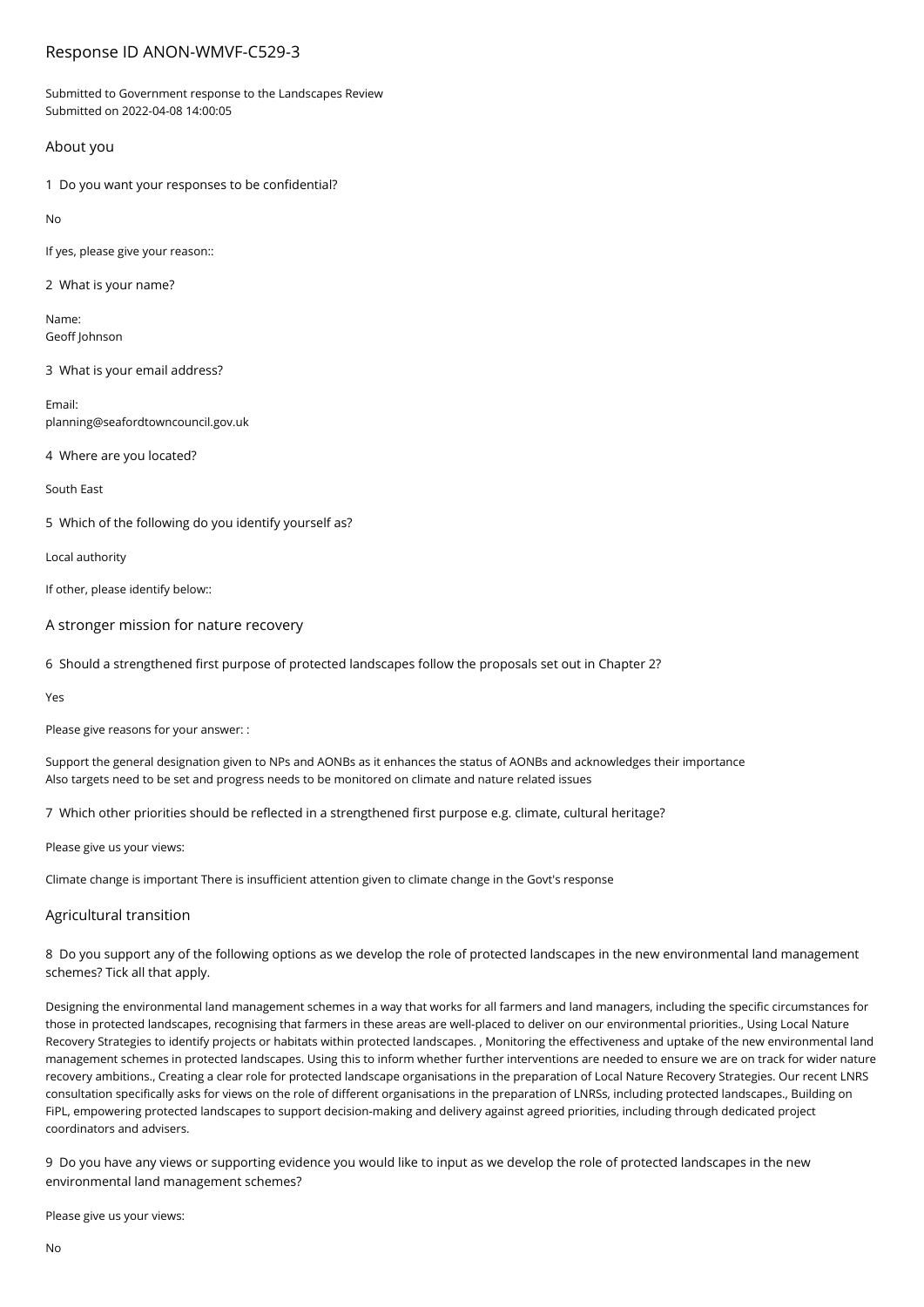# A stronger mission for connecting people and places

10 Should AONBs have a second purpose relating to connecting people and places, equivalent to that of National Parks?

Yes

Please give reasons for your answer: :

Too many people are unaware of the areas within easy reach by road/public transport although some e g Chichester Harbour, are specialist /small areas. The number and spread of AONBs in England ensures that they are accessible to all but are often overlooked by visitors in favour of more popular attractions. Their qualities need to be publicized more widely

11 Should a strengthened second purpose of protected landscapes follow the proposals set out in Chapter 3 to improve connections to all parts of society with our protected landscapes?

Yes

Please give reasons for your answer: :

Exactly the same principles should apply to AONBs as they do to NPs

12 Are there any other priorities that should be reflected in a strengthened second purpose?

Please give us your views:

no

# Managing visitor pressures

13 Do you support any of the following options to grant National Park Authorities and the Broads Authority greater enforcement powers to manage visitor pressures? Tick all that apply.

Issue Fixed Penalty Notices for byelaw infringements, Make Public Space Protection Orders (PSPOs), Issue Traffic Regulation Orders (TROs) to control the amount and type of traffic on roads

Please give reasons for your answer: :

Although it is understood that this was not part of the Glover Review Report it is nevertheless a relevant issue locally in and around the Seven Sisters Park and Beachy Head due to the problems arising during the Covid lockdown which have continued The main problems are indiscriminate parking blocking emergency vehicles , joy riders and a need to designate a particular area as 'full' and to have the power to close it off to visitors during peak holiday times. This in turn highlights the need for sustainable transport initiatives to cut down the number of cars descending on a site e.g Birling Gap Somehow the authorities need to make it more convenient and less expensive to opt for public transport over the car in these situations

14 Should we give National Park Authorities and the Broads Authority and local highway authorities additional powers to restrict recreational motor vehicle use on unsealed routes?

Yes

Please give reasons for your answer: :

As above. Local routes to Seven Sisters and Beachy Head have become choked , particularly at bank holiday weekends. This detracts from the beauty and attraction of the Park in these areas.

15 For which reasons should National Park Authorities, the Broads Authority and local authorities exercise this power? (select all that apply)

Environmental protection, Prevention of damage, Nuisance, Amenity

Other (please state): Access for emergency vehicles

16 Should we legislate to restrict the use of motor vehicles on unsealed unclassified roads for recreational use, subject to appropriate exemptions?

Yes – in National Parks and Areas of Outstanding Natural Beauty only

Please give reasons for your answer::

Because these are the areas which attract most visitors and have most to protect

17 What exemptions do you think would be required to protect the rights and enjoyment of other users e.g., residents, businesses etc?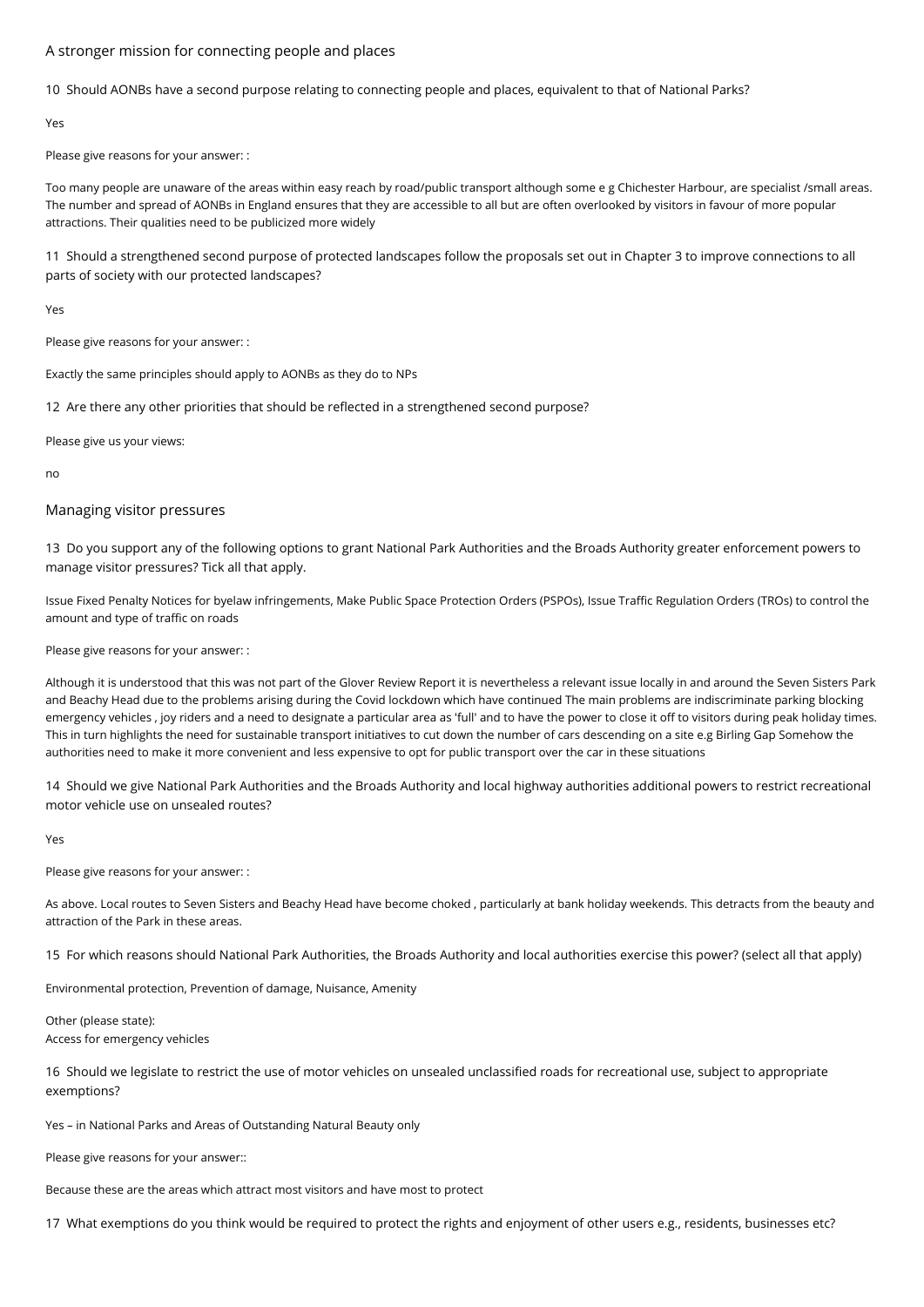Please give us your views:

Parking permits perhaps?

### The role of AONB teams in planning

18 What roles should AONBs teams play in the plan-making process to achieve better outcomes?

Please give us your views:

Obviously need to have an input to Local Plans as more than just another Consultee

19 Should AONB teams be made statutory consultees for development management?

Yes

Please give reasons for your answer::

Its all part of giving AONBs the status they've long deserved . There's no doubt that they've been 'overshadowed' by NPs with less resources and less publicity

20 If yes, what type of planning applications should AONB teams be consulted on?

AONB teams should formally agree with local planning authorities which planning applications should be consulted on.

#### Other (please state):

#### Local governance

21 Which of the following measures would you support to improve local governance? Tick all that apply.

Improved training and materials, Greater flexibility over the proportion of national, parish and local appointments, Merit-based criteria for local authority appointments

#### Other (please state):

Possibly, in the South Downs NP, area boards from each of the 3 counties covered reporting to a smaller 'umbrella' board

Please give reasons for your answer: :

The South Downs is an unwieldy area covering 13 DCs and large part of 3 counties. It also has a far larger population than other NPs. It does not lend itself to a smaller single board. There would be a democratic deficit. Added to this there is no uniformity across the area in the way in which applications are dealt with. The main problem which needs resolving locally is to ensure that residents in the eastern end of the NP by a planning authority and officers based 60 miles or so away. That is a further 'democratic deficit' which has to be balanced

# A clearer role for public bodies

22 Should statutory duties be strengthened so that they are given greater weight when exercising public functions?

# Unsure

Please give reasons for your answer: :

23 Should statutory duties be made clearer with regards to the role of public bodies in preparing and implementing management plans?

Unsure

Please give reasons for your answer: :

# General power of competence

24 Should National Parks Authorities and the Broads Authority have a general power of competence?

Yes

Please give reasons for your answer: :

They should have greater authority over their own finances and more power to require other LPAs to have greater regard to NP Local Plans when drawing up their own LPs

### Overall